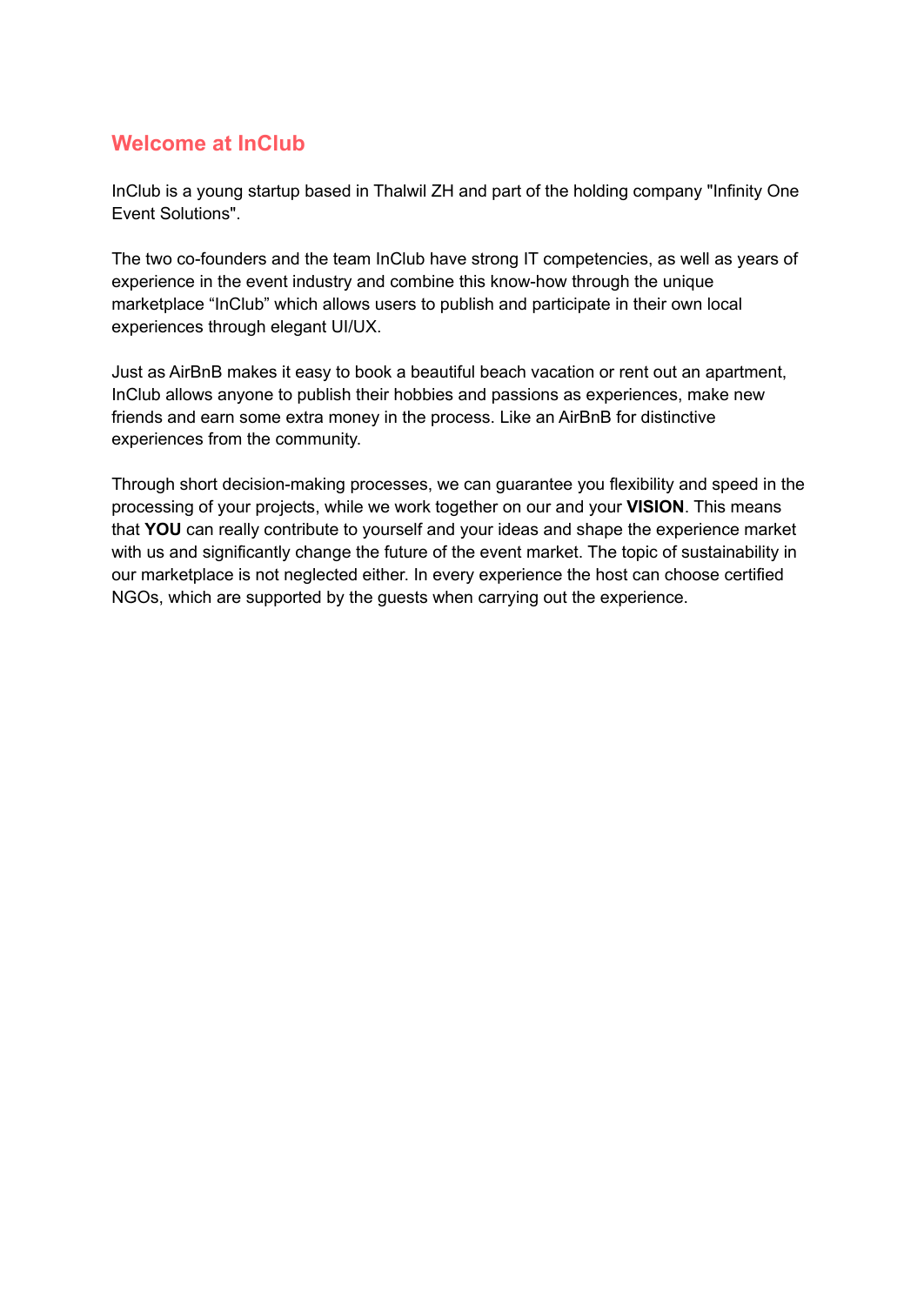# **Software development**

Just like us, you should follow a **GROWTH MINDSET**, i.e. constantly want to learn and be open and adaptive to your environment. If you can identify with the Silicon Valley lifestyle and are not afraid of an internationalization character, you are already very close to Team InClub.

## Requirements:

- You love a highly motivated work environment, tackle your activities with a lot of drive and perseverance, and like to take responsibility.
- You are driven to generate added value and to implement visionary changes as part of the InClub team.
- Money is secondary for you, you are excited about creating a product that users love. Employee ownership motivates you because you know that InClub becomes a part of you and you can bring your vision to the project.
- You are an experienced software developer, you bring convincing skills in developing agile projects and you are good at networked thinking.
- You create concepts and help to specify the system architecture.
- You are looking for a job that fulfills you, something you enjoy, and is more than just a 9 to 5 job for you. You are ready to make InClub your passion.
- InClub is your new #1 club. As team members we are close-knit and you are part of the family, becoming part of a change internalizing the team's vision, and breathing life into your own ideas.
- We are interested in you if you are specialized in frontend or backend development. However, if you can do both as a full stack developer, we see this as a plus.
- Working in a startup is fun and offers a lot of freedom, but at the same time, you should not be afraid of long hour weeks, the principle "we leave when it's done" is our credo.